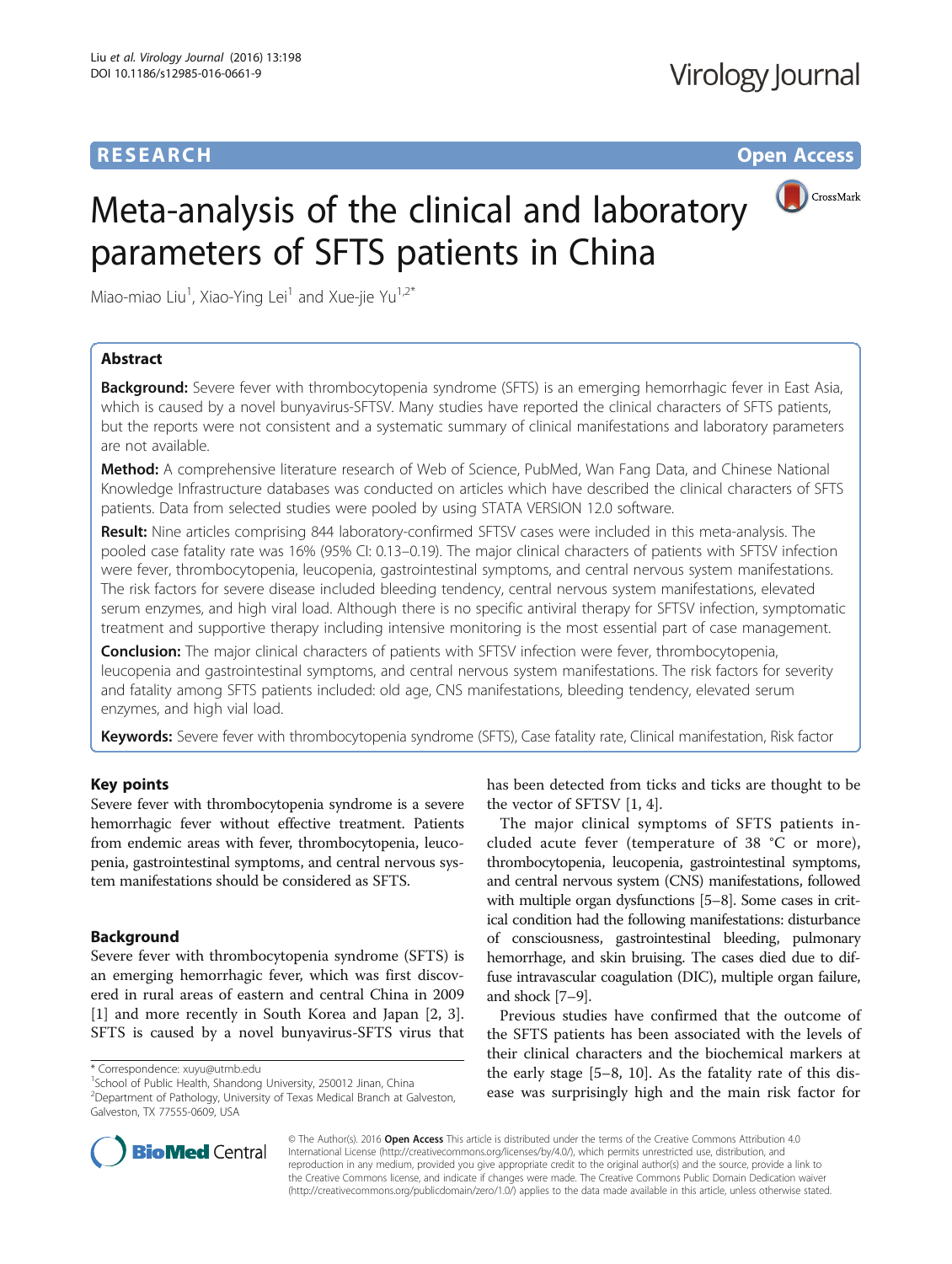this phenomenon was not clear, this study was designed to analyze the relationship between various factors and the outcome of the SFTS patients through meta-analysis and to predict the severity of the disease.

# Methods

# Search strategy

We searched Web of Science, PubMed, Wan Fang Data, and Chinese National Knowledge Infrastructure databases from 2009 to 2016 using the following terms: ("SFTS" OR "SFTSV") and "patient". Moreover, we not only identified articles through database retrieval, but also by reviewing the reference list of retrieved articles to search for further relevant documents.

# Inclusion and exclusion criteria

Articles included in this meta-analysis had to meet the following criteria: the first and foremost, the SFTS patient mentioned in the selected studies must be confirmed as meeting one or more of the following criteria: (1) isolated the virus from the patient's samples, (2) SFTSV RNA was detected from the patient's serum by a quantitative reverse-transcriptase polymerase chain reaction (qRT-PCR) and (3) a 4-fold or greater increase of antibody titers was detected between a paired serum samples of the patient collected from the acute and convalescent phases of infection; Secondly, the article contained the most recent or largest population was selected when the studies using the same or overlapping data by the same authors. Exclusion criteria included small scale studies with fewer than 15 patients, works designated as case reports, conference abstract, letters, editorials or reviews, and duplicated publications.

#### Data extraction and quality assessment

Based on the aforementioned inclusion and exclusion criteria, the preliminary screening was made by reading the title and abstract of the literature. Then, after reading the full text, the documents were eventually confirmed. All selected articles were independently screened and evaluated by two reviewers. After cross-checking, any disagreement was resolved by a third evaluator. The following information was extracted from every eligible article: the first author, year of publication, country, number of patients, number of fatalities, and the positive number of each clinical character.

## Statistical analysis

I-squared was chosen to reflect the heterogeneity among studies. Values of  $p < 0.05$  and I-squared >50% were considered to be statistically significant. According to the result of heterogeneity, the proper model was adopted to merge the clinical parameters of the patients: When the data were homogeneous, the fixed effect mode was used and for heterogeneous data, the random effect model was employed. Publication bias was assessed by using Egger's test:  $p < 0.05$  was considered to be statistically significant. For each selected publication, the pooled fatality rate, pooled positive rate of each clinical character, and their 95% confidence intervals (CI) were calculated. We also calculated simple pooled rates along with a naive weighted average method [\[11](#page-5-0)]. All analyses were performed with STATA 12.0 (Stata Corp LP, College Station, Texas, United States).

# Results

# Literature search

A total of 241 relevant articles were retrieved after the preliminary screening from the electronic databases and other sources. Two hundred one of these literatures were excluded after review of the title and abstract for irrelevant topics, and an additional six documents were removed for duplication of the data. After reading the full text of the remaining 34 articles, 25 articles were excluded due to lack of some indicators. Nine studies were included for further meta-analysis. The data from these studies included in the meta-analysis was shown in Table 1.

#### Basic information description

A total of nine articles were included in this study. From the nine eligible studies, a total of 844 patients were included in this meta-analysis, which were published from 2011 to 2015. All the individuals were laboratoryconfirmed as SFTS patients. In all SFTS patients, the proportion of female was 48.1%. The patients ranged from 7 to 89 years of age and most of them (80%) were over 50 years old. Ninety-two percent of the patients were farmers living in wooded and hilly areas and working in the fields before onset of the disease. Most confirmed SFTS patients (96%) involved in this analysis were admitted to the hospital from May to October.

| Table 1 Summary of the studies included in the meta-analysis |  |
|--------------------------------------------------------------|--|
|--------------------------------------------------------------|--|

| Reference number Author |              | Publication year Country |       | Samples |
|-------------------------|--------------|--------------------------|-------|---------|
| [1]                     | Yu et al.    | 2011                     | China | 154     |
| $[5]$                   | Deng et al.  | 2013                     | China | 115     |
| [6]                     | Gai et al.   | 2012                     | China | 59      |
| $[7]$                   | Sun et al.   | 2012                     | China | 59      |
| $[8]$                   | Ding et al.  | 2014                     | China | 59      |
| $[9]$                   | Liu et al.   | 2013                     | China | 311     |
| $[10]$                  | Zhang et al. | 2012                     | China | 49      |
| $[32]$                  | Cui et al.   | 2013                     | China | 16      |
| $[33]$                  | Wen et al.   | 2014                     | China | 22      |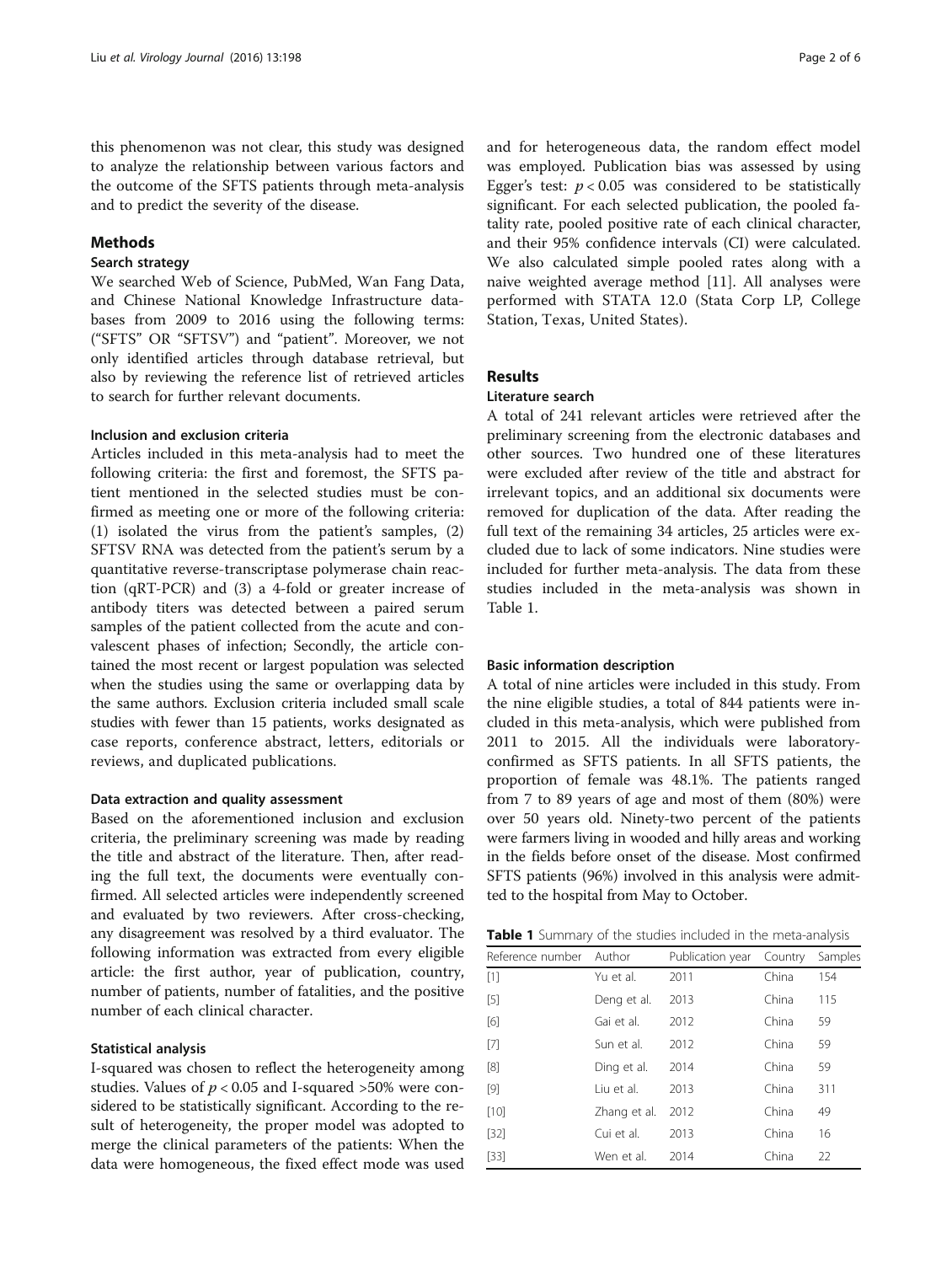The case fatality rate and clinical character of SFTS patients The forest plot of case fatality rate of SFTS patients was shown in Fig. 1. The pooled case fatality rate was 16% (95% CI: 0.13–0.19). By heterogeneity analysis, I-squared of case fatality rate was 10.6% ( $p = 0.348$ ), implying that there was no significant heterogeneity among the samples.

The pooled positive rates of clinical characters are shown in Table [2.](#page-3-0) As the definition of 'fever' was different in various studies, the heterogeneity of pooled positive rate of fever was 85.2% ( $p < 0.05$ ), it was recommended to choose the simple pooled rate to describe the situation of fever in SFTS patients. The simple pooled positive rate of fever was 94%. As the I-squared of pooled rate of thrombocytopenia was 71% ( $p = 0.03$ ), we chose the simple pooled rate to reflect the combined effects. Symptomatic patients comprised 65% of the group. All the studies have defined 'leucopenia' as leukocyte count <4.0  $\times$  10<sup>9</sup>/L, and 88% of patients presented with this laboratory finding. Patients with SFTSV infection usually have gastrointestinal symptoms, including anorexia, nausea, vomiting, diarrhea or abdominal pain. The polled positive rate of those symptoms were 83%, 54%, 39%, 34%, 22%, respectively. In addition, patients with SFTSV infection also had hemorrhagic manifestations and central nervous system manifestations (Table [2](#page-3-0)).

# Laboratory parameters of SFTS patients

During the early stage of SFTSV infection, the serum viral load was high both in non-fatal and fatal patients.

Nevertheless, along with the development of the disease, the serum viral load decreased in non-fatal patients, but still remained at a high level in fatal cases. All the selected literatures showed that SFTSV infection was associated with liver and kidney function impairment. Laboratory examination found an increase of serum enzymes, such as aspartate aminotransferase (AST), alanine aminotransferase (ALT), lactate dehydrogenase (LDH), creatine kinase (CK), as well as creatine kinase MB fraction (CK-MB), which indicated the liver dysfunction. The level of serum enzymes increased to a peak about 10 days after onset in non-fatal SFTS cases, and then gradually declined to normal level, however, it progressively increased in fatal cases. Similar to the above findings, blood urea nitrogen (BUN) also increased in SFTS patients, which is a parameter that can indicate impairment of renal function. Furthermore, in all detected clinical laboratory parameters, blood coagulation times (activated partial thromboplastin time, APTT and thrombin time, TT) were longer among SFTS patients than the healthy individuals. In addition, cytokine levels, such as interleukin-6 (IL–6), IL-8, IL-10, granulocyte colony-stimulating factor (G-CSF), and interferon-γ (IFN-γ) were enhanced in SFTS patients and were significantly higher in fatal cases than the non-fatal individuals.

## **Discussion**

Most cases are farmers (92%), who were living or working in wooded and hill areas, where ticks were commonly found. This phenomenon indicated that ticks are most

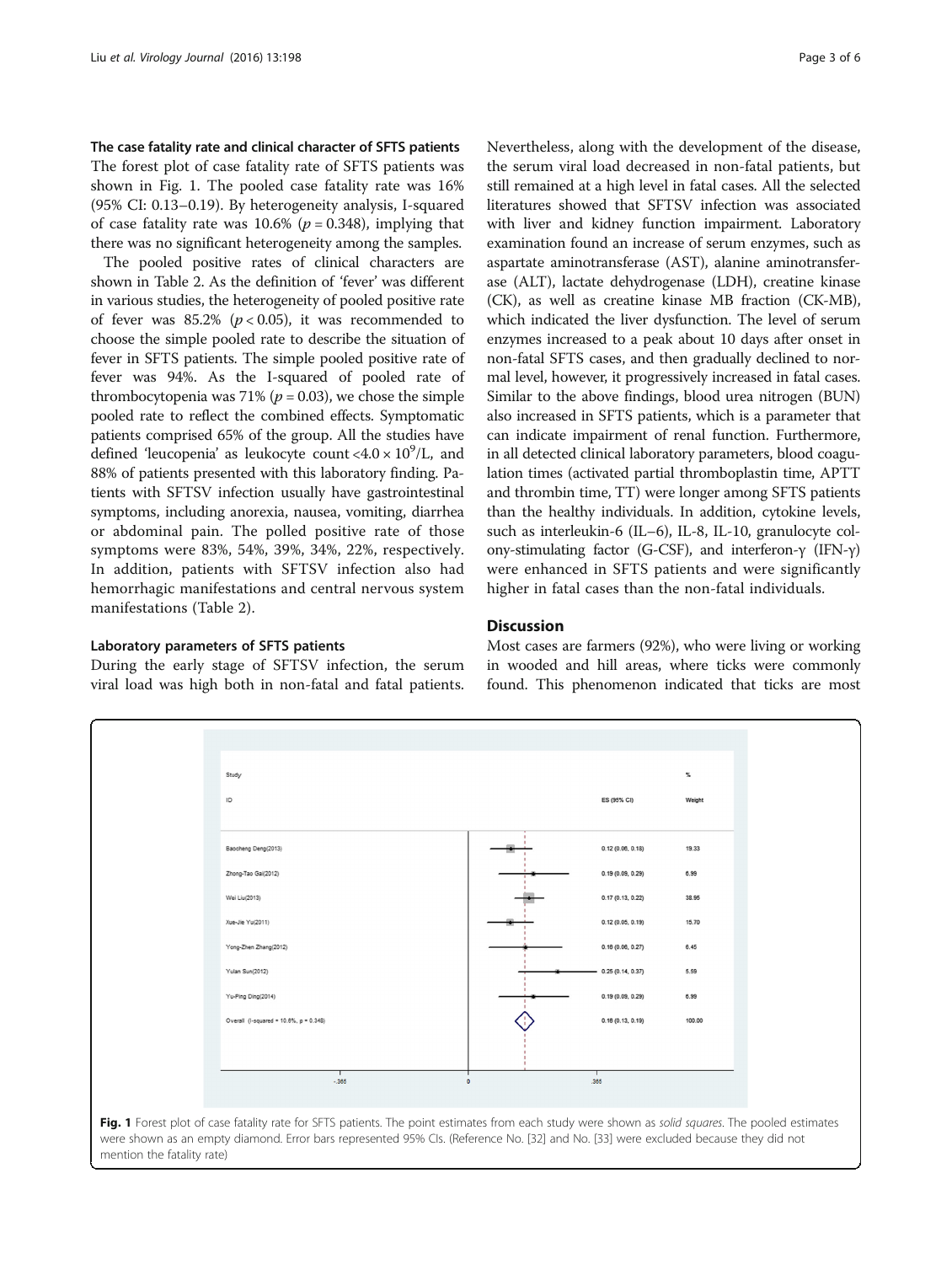<span id="page-3-0"></span>Table 2 The pooled positive rates of clinical characters<sup>a</sup>

|                               |           |                | Pooled | 95% CI |      | Simple pooled |  |
|-------------------------------|-----------|----------------|--------|--------|------|---------------|--|
|                               | $1^2$ (%) | $\overline{D}$ | Rate   | Low    | Up   | Rate          |  |
| Feverb                        | 85.20     | < 0.05         | 0.99   | 0.97   | 1.00 | 0.94          |  |
| Leucopenia <sup>c</sup>       | 0.00      | 0.70           | 0.88   | 0.82   | 0.94 | 0.73          |  |
| Thrombocytopenia <sup>d</sup> | 71.00     | 0.03           | 0.83   | 0.51   | 1.16 | 0.65          |  |
| Anorexia                      | 58.70     | 0.09           | 0.83   | 0.76   | 0.91 | 0.85          |  |
| Weakness                      | 46.70     | 0.09           | 0.74   | 0.54   | 0.94 | 0.83          |  |
| Nausea                        | 34.60     | 0.21           | 0.54   | 0.49   | 0.60 | 0.55          |  |
| Myalgias                      | 49.60     | 0.09           | 0.51   | 0.42   | 0.60 | 0.62          |  |
| Proteinuria                   | 62.30     | 0.10           | 0.50   | 0.39   | 0.61 | 0.51          |  |
| Lymphadenopathy               | 61.80     | 0.05           | 0.39   | 0.29   | 0.49 | 0.35          |  |
| Vomiting                      | 55.50     | 0.05           | 0.39   | 0.33   | 0.46 | 0.38          |  |
| Joint pain                    | 0.00      | 0.33           | 0.35   | 0.27   | 0.43 | 0.28          |  |
| Chills                        | 30.10     | 0.24           | 0.32   | 0.22   | 0.43 | 0.27          |  |
| Diarrhea                      | 66.60     | 0.02           | 0.31   | 0.23   | 0.39 | 0.34          |  |
| Hematuria                     | 25.10     | 0.25           | 0.29   | 0.22   | 0.36 | 0.29          |  |
| Cough                         | 67.60     | 0.08           | 0.28   | 0.20   | 0.36 | 0.26          |  |
| Abdominal pain                | 26.80     | 0.25           | 0.22   | 0.15   | 0.29 | 0.29          |  |
| <b>Dizziness</b>              | 0.00      | 0.53           | 0.20   | 0.16   | 0.24 | 0.25          |  |
| Headache                      | 19.80     | 0.29           | 0.17   | 0.13   | 0.21 | 0.22          |  |
| Case fatality rate            | 10.60     | 0.35           | 0.16   | 0.13   | 0.19 | 0.16          |  |
| Petechiae                     | 16.70     | 0.31           | 0.08   | 0.06   | 0.11 | 0.11          |  |

<sup>a</sup>The data would be excluded if it did not mention the corresponding clinical character

<sup>b</sup>Fever was defined as body temperature ≥38 °C in references [\[1,](#page-4-0) [5,](#page-4-0) [32,](#page-5-0) [33](#page-5-0)]; <sup>≥</sup>37.5 °C in references [\[8,](#page-4-0) [9](#page-4-0)]; <sup>≥</sup>39 °C in reference [\[6\]](#page-4-0) <sup>c</sup>

ELeucopenia was defined as leukocyte count  $\langle 4.0 \times 10^9 \rangle$ <br>
Enterpretence is use defined as platelet count  $\langle 150 \rangle$ 

Thrombocytopenia was defined as platelet count <150  $\times$  10<sup>9</sup>/L in references

[[5](#page-4-0), [32,](#page-5-0) [33\]](#page-5-0); <100  $\times$  10<sup>9</sup>/L in references [\[1,](#page-4-0) [8](#page-4-0)-[10\]](#page-4-0)

likely to be the vector of SFTSV [[1, 4](#page-4-0), [12](#page-5-0)]. Most patients were admitted to hospital from May to October. During this period, farmers were engaged in the agricultural activities, and were easily exposed to ticks. This interpretation indirectly confirmed that ticks are the vector of SFTSV. In addition, it has been confirmed that SFTSV can be transmitted to humans by contact with blood or body fluid from SFTS patients [\[13, 14](#page-5-0)]. Therefore, individuals should not only pay attention to reduce exposure to ticks in daily life, but also pay attention to personal protection when they take care of SFTS patients.

The disease mainly occurs in the elderly population [[15, 16\]](#page-5-0). Consistent with the aforementioned results, in this study, the vast majority of the patients are over 50 years old. Studies revealed that older age was a significant risk factor for fatal outcome of SFTS patients [[8, 9,](#page-4-0) [17, 18](#page-5-0)]. The cause of this phenomenon-older patients tended to have more severe symptoms, is likely to be that the older people have lower immunological capacity to limit the replication of SFTSV. The high incidence of SFTS in old people could be caused by a

population skew toward to old people in countryside because many young people left rural area to work in city. However, a previous study indicated the SFTSV antibody positive rate was not significantly different among people at different age groups in rural area, suggesting that age is the critical risk factor to determine for SFTS morbidity and mortality [\[19](#page-5-0)].

The typical features of SFTS are acute fever and thrombocytopenia. About 94% of patients had acute fever at the early stage and most of them returned to normal in 10 days. At the early stage of infection, as exogenous stimuli, the virus activated the body to release endogenous pyrogens. Endogenous pyrogens, in turn, circulate to the thermoregulatory center of the brain where it cause an elevation of the body temperature [[20\]](#page-5-0). Over 65% of patients had a lower platelet count (platelet count <150  $\times$  10<sup>9</sup>/L). Both in vitro and in vivo assays confirmed that the virus adhered to platelets and facilitated the phagocytosis of platelets by macrophages [[8](#page-4-0), [21\]](#page-5-0). Those patients with thrombocytopenia often accompanied with hemorrhagic tendency, such as petechiae and microscopic hematuria. In addition, severe hemorrhagic symptoms, such as gastrointestinal bleeding, macroscopic hematuria and hematoma, are commonly observed in sever patients with disseminated intravascular coagulation [\[3](#page-4-0)]. In comparison with SFTS patients who survived, the deceased patients had a more serious hemorrhagic tendency. It suggests that bleeding tendency was associated with the death of SFTS patients.

The central nervous system symptoms commonly occurred approximately 5 days after the onset of illness, and persisted for 1–2 weeks [\[6](#page-4-0)]. The CNS manifestations of SFTS patients included dizziness, headache, apathy and coma before death. The CNS manifestations of deceased patients were more serious than survivors indicated that CNS manifestations are the risk factors for the death of SFTS patients.

In SFTS patients' serum, the levels of liver, kidney, and cardiac enzymes are commonly dramatic elevated, indicating the impairments of those organs. In survivors, the serum enzymes reached to the maximum levels in about 10 days after infection, and then gradually declined to the normal levels. However, in deceased patients, the levels of serum enzymes appeared to progressively rise and reached to the maximal values before death. The risk analysis revealed that elevated AST, LDH, CK and CK-MB were risk factors associated with severity among SFTS patients and fatality among severe SFTS patients [[5](#page-4-0), [6\]](#page-4-0).

Levels of serum cytokines such as IL-6, IL-10, G-CSF, and IFN-γ were increased in SFTSV-infected patients. Clinical studies have indicated that cytokine storm, characterized by overproduction of certain cytokines, is commonly associated with the severity of the disease [\[5](#page-4-0), [7](#page-4-0)]. Consistent with the findings aforementioned, the virus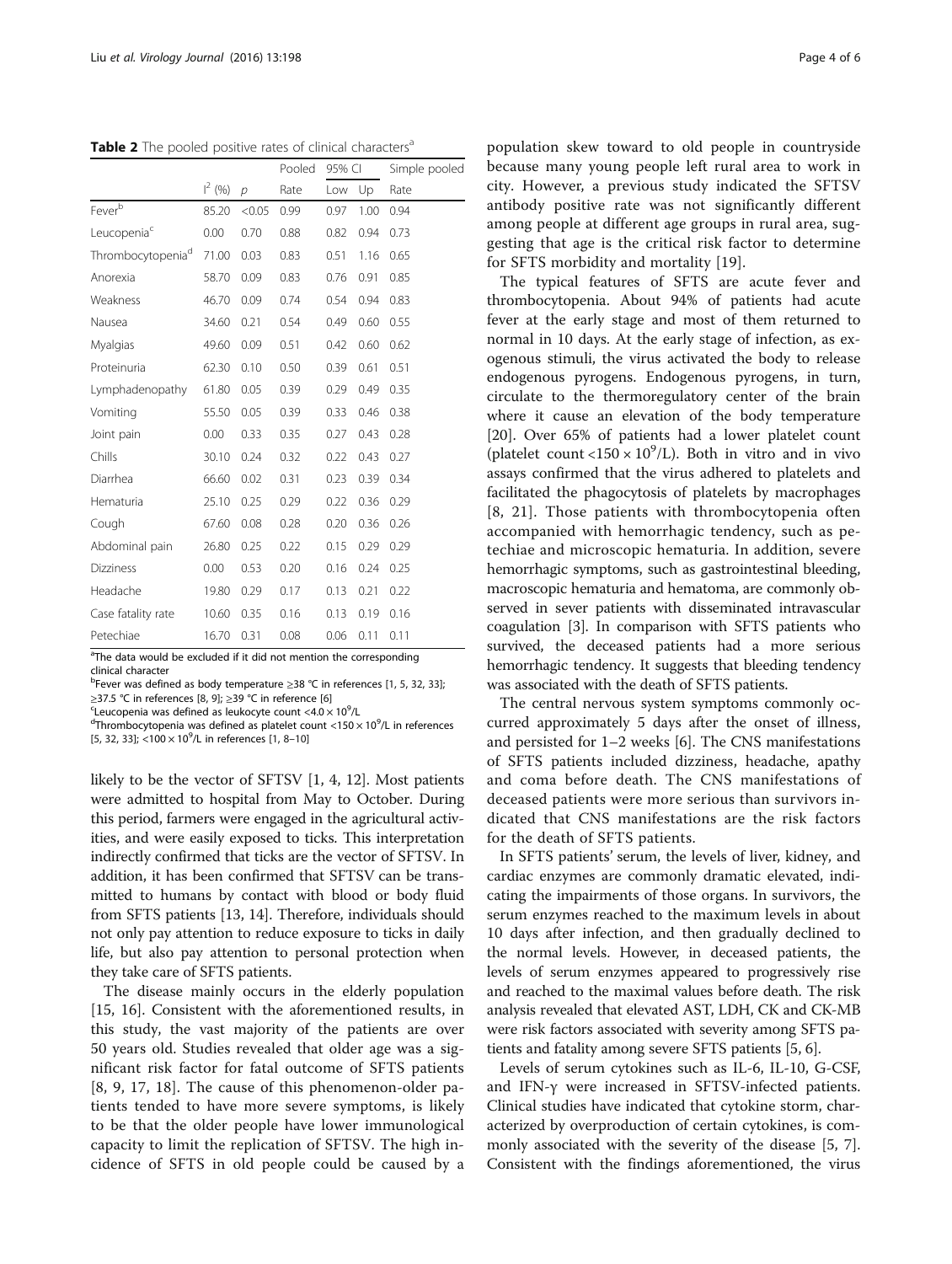<span id="page-4-0"></span>infection including hemorrhagic fever virus, such as, Crimean Congo Hemorrhagic Fever (CCHF), Ebola, and Rift Valley fever virus can lead to cytokine storm which is associated with the progression of the disease [[22](#page-5-0)–[24](#page-5-0)]. Cytokine storm occurring in the acute phase of the disease has been widely hypothesized to be the main cause of morbidity and mortality for SFTSV infection [\[25](#page-5-0)]. Under normal circumstances, inflammatory cytokine and chemokine could promote activation and chemoattraction of lymphocytes and exert antiviral effects. However, recent findings indicated that cytokine storm, characterized by an overwhelming and imbalanced profile of cytokines, could become excessive and harmful [[26](#page-5-0)].

Serum viral load was considered to be the major laboratory marker for clinical diagnosis. After the onset of the illness, the initial serum viral load was high in all patients. Then the virus was gradually cleared in survivors at the recovery phase, but still remained high in the fatal patients. There was a difference between the serum viral load of the surviving and deceased patients [8, [27](#page-5-0)–[29](#page-5-0)]. High serum viral load was considered to be the high risk factor that resulted in the death of SFTS patients [10]. Therefore, it was identified as an important parameter to predict the outcome of the SFTS patients. Meanwhile, studies founded that there was a positive correlation between the serum viral load and the levels of various cytokines. In other words, during the acute phase of SFTSV infection, the higher viral load, the higher levels of cytokines (except for RANTES and PDGF-BB) [7, [28](#page-5-0)]. These findings suggested that the high viral load may lead to excessive secretion of cytokines, which could further aggravate the progression of the disease.

Ribavirin is reported to be effective for treating CCHF infections and hemorrhagic fever with renal syndrome [[30, 31](#page-5-0)]. However, studies have found that intravenous ribavirin had no effect on reducing the serum viral load in SFTS patients [5, 9]. Meanwhile, the use of tetracycline for the treatment in SFTS patients is not justified unless co-infection can be confirmed [\[32\]](#page-5-0). In addition, treatment of SFTS patients with corticosteroids for acute respiratory distress syndrome is controversial. This is because though corticosteroids can suppress the cytokine storm, it also can increase the risk of developing critical disease from viral infection [5]. Hence, supportive therapy is the most essential and effective part of case management [\[33](#page-5-0)].

Our meta-analysis has some limitations: the primary limitation of our meta-analysis was that there are subtle differences in the definition of the clinical characters in different studies. Since in different articles, the forms of the laboratory parameters were not uniform, we could not carry out a systematic analysis for these indicators. Also, like most other meta-analysis, the overall findings from the meta-analysis were limited by the quality of the primary studies.

# Conclusion

In conclusion, the major clinical characters of patients with SFTSV infection were fever, thrombocytopenia, leucopenia and gastrointestinal symptoms, and central nervous system manifestations. The risk factors for severity and fatality among SFTS patients included: old age, CNS manifestations, bleeding tendency, elevated serum enzymes, and high vial load.

#### Funding

This study was supported by grants from Shandong Province Science and Technology Development Program (no. 2014GSF121004), Natural Science Foundation of Shandong Province, China (ZR2014HP025), National Natural Science Funds of China (31570167; 81401368).

#### Authors' contribution

MML wrote the manuscript. All authors reviewed the manuscript. All authors read and approved the final manuscript.

#### Competing interest

The authors declare that they have no competing interests.

#### Ethics approval and consent to participate

This study was carried out in accordance with the Guidelines of Regulations for the Administration of Laboratory Animals (Decree No. 2 of the State Science and Technology Commission of the People's Republic of China, 1988). The experimental research reported in this study was approved by the bioethics committee of School of Public Health, Shandong University. Human research was carried out in compliance with the Declaration of Helsinki.

#### Received: 1 September 2016 Accepted: 25 November 2016 Published online: 29 November 2016

#### References

- 1. Yu XJ, Liang MF, Zhang SY, Liu Y, Li JD, Sun YL, Zhang L, Zhang QF, Popov VL, Li C, et al. Fever with thrombocytopenia associated with a novel bunyavirus in China. N Engl J Med. 2011;364(16):1523–32.
- 2. Kim KH, Yi J, Kim G, Choi SJ, Jun KI, Kim NH, Choe PG, Kim NJ, Lee JK, Oh MD. Severe fever with thrombocytopenia syndrome, South Korea, 2012. Emerg Infect Dis. 2013;19(11):1892–4.
- 3. Takahashi T, Maeda K, Suzuki T, Ishido A, Shigeoka T, Tominaga T, Kamei T, Honda M, Ninomiya D, Sakai T, et al. The first identification and retrospective study of Severe Fever with Thrombocytopenia Syndrome in Japan. J Infect Dis. 2014;209(6):816–27.
- 4. Luo LM, Zhao L, Wen HL, Zhang ZT, Liu JW, Fang LZ, Xue ZF, Ma DQ, Zhang XS, Ding SJ, et al. Haemaphysalis longicornis Ticks as Reservoir and Vector of Severe Fever with Thrombocytopenia Syndrome Virus in China. Emerg Infect Dis. 2015;21(10):1770–6.
- 5. Deng B, Zhou B, Zhang S, Zhu Y, Han L, Geng Y, Jin Z, Liu H, Wang D, Zhao Y, et al. Clinical features and factors associated with severity and fatality among patients with severe fever with thrombocytopenia syndrome Bunyavirus infection in Northeast China. PLoS One. 2013;8(11):e80802.
- 6. Gai ZT, Zhang Y, Liang MF, Jin C, Zhang S, Zhu CB, Li C, Li XY, Zhang QF, Bian PF, et al. Clinical progress and risk factors for death in severe fever with thrombocytopenia syndrome patients. J Infect Dis. 2012;206(7):1095–102.
- 7. Sun Y, Jin C, Zhan F, Wang X, Liang M, Zhang Q, Ding S, Guan X, Huo X, Li C, et al. Host cytokine storm is associated with disease severity of severe fever with thrombocytopenia syndrome. J Infect Dis. 2012;206(7):1085–94.
- 8. Ding YP, Liang MF, Ye JB, Liu QH, Xiong CH, Long B, Lin WB, Cui N, Zou ZQ, Song YL, et al. Prognostic value of clinical and immunological markers in acute phase of SFTS virus infection. Clin Microbiol Infect. 2014;20(11):O870–8.
- 9. Liu W, Lu QB, Cui N, Li H, Wang LY, Liu K, Yang ZD, Wang BJ, Wang HY, Zhang YY, et al. Case-fatality ratio and effectiveness of ribavirin therapy among hospitalized patients in china who had severe fever with thrombocytopenia syndrome. Clin Infect Dis. 2013;57(9):1292–9.
- 10. Zhang YZ, He YW, Dai YA, Xiong Y, Zheng H, Zhou DJ, Li J, Sun Q, Luo XL, Cheng YL, et al. Hemorrhagic fever caused by a novel Bunyavirus in China: pathogenesis and correlates of fatal outcome. Clin Infect Dis. 2012;54(4):527–33.